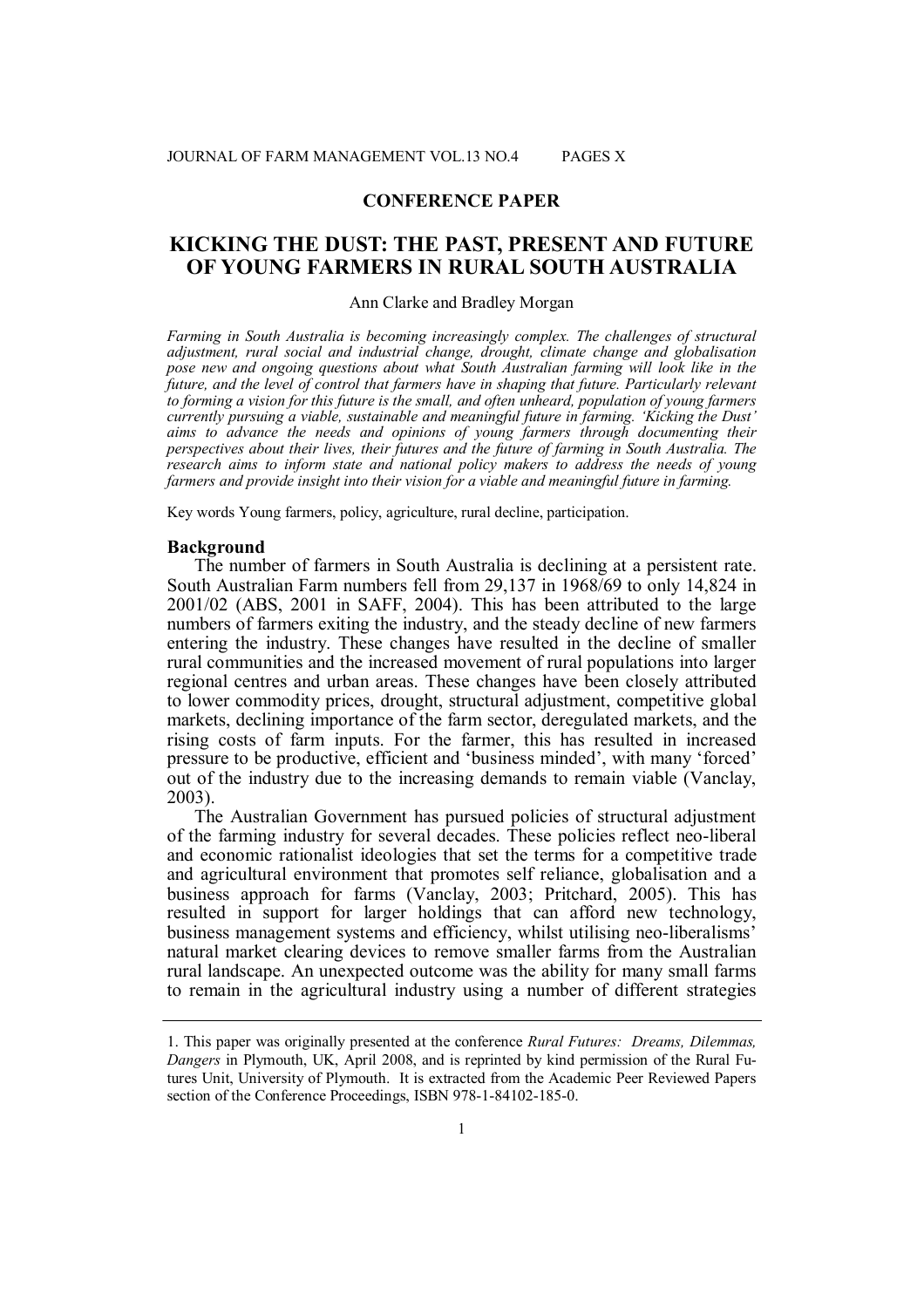including increased borrowing, off-farm employment, reduced spending, and continuous cropping (Barr, 2002:9). However, these may only provide a short term solution for smaller farmers.

Despite the pressures of current Australian policies, a small population of young farmers has decided to choose a future in farming. Unfortunately, this group also remains a silent population with limited opportunity to influence the forces and policies that support or hinder their livelihood and future in farming. 'Kicking the Dust' explored the lives and experiences of young farmers and how this relates to public policy. The research identified policy areas that could be influenced in an effort to support young farmers to remain in the Australian farming sector.

#### **Method**

'Kicking the Dust' is a qualitative research project that utilised semistructured interviews with young farmers in the Mid North of South Australia. This region comprises of broad acre farmers who grow a range of grains, wool and livestock. Farms ranged in size from 1000 acres to 40,000 acres with rainfall ranges from 12 inches to 24 inches per annum. Young farmers were aged 18-35 and were interviewed on their properties. The interview data was transcribed and analysed with existing literature to identify relevant policy issues for young farmers. The research was supervised by and received ethics approval from The Flinders University of South Australia.

As part of data collection for the research the participants were interviewed on a broad range of their farming experiences including: family and farming history; economics and business; education; working hours, conditions and off -farm work; stress and isolation; meaning, values, enjoyment and challenges; health and help seeking; globalisation; environmental issues and drought; technology; communication; advocacy, representation and policy; and the future of farming.

The limitations of this research include the number of participants, the lack of opportunity for the research to be expanded to other areas within the state, and the broad scope of the study which has not allowed for in depth exploration of each area. The purpose of the study was to gain a broad snapshot of young farmers' experiences in farming and to relate this to existing literature and current policy.

#### **The Voice of Young Farmers**

The following is a snapshot of some of the findings of the young farmers' research:

The meaning of being a farmer was discussed in interviews with emphasis on why they decided to be a farmer, the positive and negative aspects of farming, the 'values' related to farming, and the type of circumstances that young farmers felt that would result in them leaving the farm.

All young farmers reported coming from a generational family farm, with up to 5 generations previously working on the farm. Many farmers reported that it was their families that built and established the farms that they were currently working on. Some of these farms have experienced significant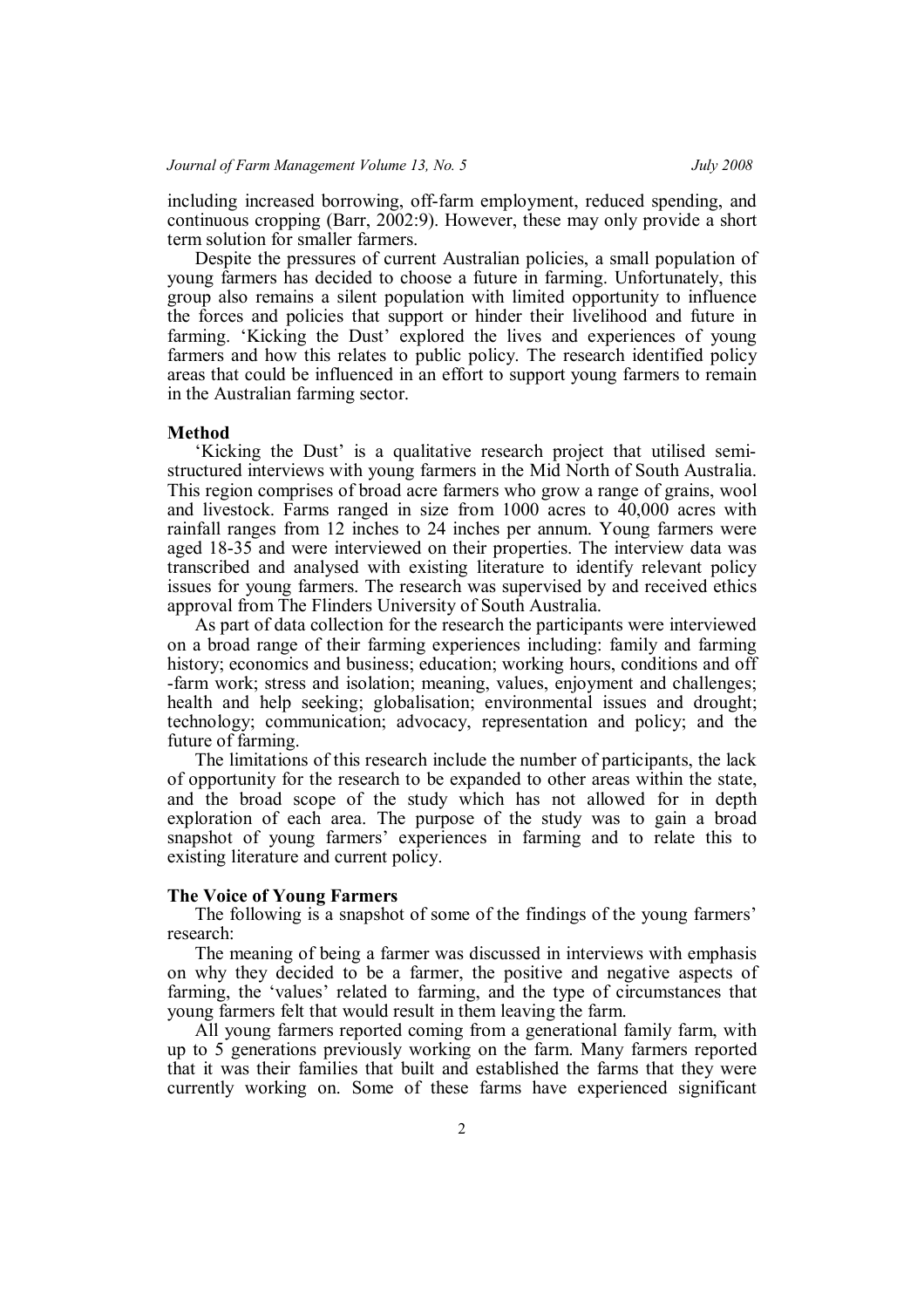expansion by their fathers, and some by young farmers. Farmers reported that there was a strong sense of identity, responsibility and family 'links' to the farm because of their history and the sense of 'place'. The link to their family history was also reported in their existing relationships with their family. The farm was often reported as the context that supported this family relationship due to the unique opportunities to share the environment, workplace and common goals with their nuclear family, and extended family and friends. The 'family' farm was a sense of pride for young farmers and was one of the reasons that they decided to become and remain a farmer. This sense of pride was also attributed to farmer's goals and future plans. Many farmers reported that they would like the farm to continue for future generations, but also felt a sense of fear that they could possibly be the generation that ended the generational family farm due to the recent demanding conditions of drought and high debt levels.

The reasons for becoming a farmer were closely attributed to the meaning of farming. All young farmers reported monetary gains were not the reason that they decided to become a farmer. The reasons they reported choosing to be farmers included the lifestyle, the family background, 'in my blood', 'always wanted to be a farmer', like being busy, recognising the importance of food production, the environment, enjoyed working with machinery, and a lack of meaning in other careers and locations pursued; including working in the city. A small number of young farmers reported a sense of obligation to be farmers, and that there was a guilt attached to any contemplation of not being a farmer or leaving the farm.

The nature of farm work also provided young farmers with a strong sense of meaning. Young farmers reported that decision making was shared among family members, and felt a sense of control and responsibility to help with decision making. This was also a source of some conflict between decision makers; however young farmers felt that these issues were not currently affecting the viability of the property. Young farmers reported that the everyday activities of farming including working with animals, machinery, choice of tasks they undertake, and working with the environment provided them with a strong sense of purpose. Young farmers also reported a strong sense of meaning attributed to the outcomes of their work including growing crops and producing good stock for sale.

Young farmers were also questioned about the type of circumstances in which they would consider leaving the farm. Most young farmers would consider leaving farms if there was family conflict, inability to make a living, or family relationship breakdown relating to the farm. It was reported that leaving the farm would be a last resort. Half of the farmers interviewed said that they would not leave the farm, with some mentioning not leaving unless they were in a 'wooden box'. These comments demonstrate the strong sense of commitment that is attributed to the farm. These comments were not related to mental illness or exceptional stress; rather they highlight the strong sense of meaning and commitment attributed to being a farmer.

A significant amount of literature and responses to farming stress have emphasised weather, lack of control, isolation and succession issues as causing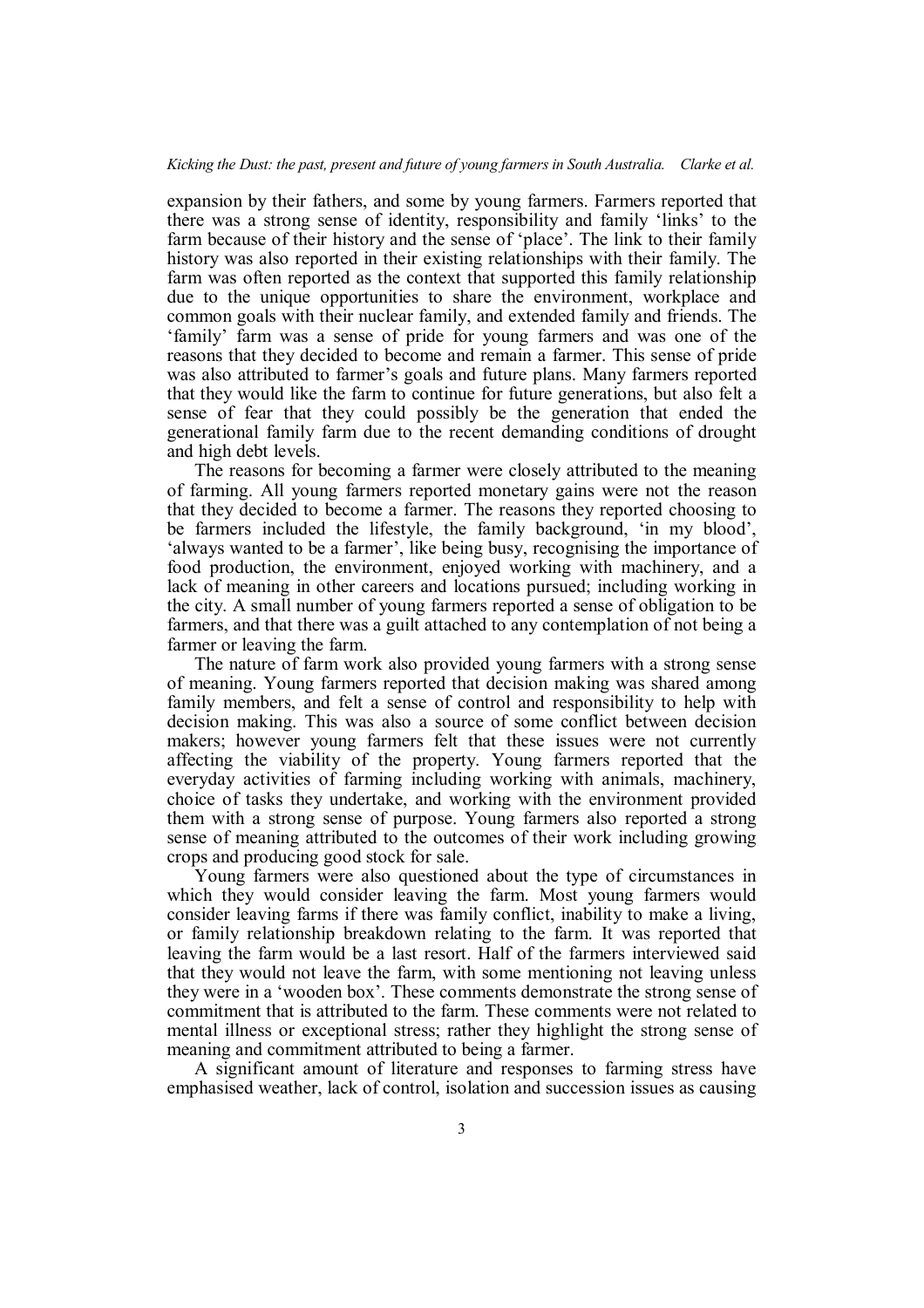significant stress in farmers. Young farmers were questioned about their perception of stress, particularly around the nature of their work and the impact of isolation.

Half of young farmers reported that farming was not that stressful, and that the stress they experienced was expected. Many young farmers reported that they could not control many of the farming stressors such as weather and tried not to 'worry' about these issues too much. Other common stressors mentioned included lack of money, debt and the uncertainty of farming. Many young farmers reported work related stress including trying to manage and organise the number of tasks that need to be undertaken on the farm due to the multi-skilled nature of being a farmer. All farmers reported feeling a sense of stress at busy times of the year such as shearing, harvest and seeding. There were also some reports of stress associated with families, particularly with fathers and closely associated family members. A number of young farmers reported the lack of control over commodity prices and lack of influence over globalisation as a stressor.

Most young farmers reported that they did not feel isolated. Those young farmers that did feel isolated said that they could accept this as part of the reality of modern day farming. Young farmers reported having developed social networks in surrounding communities and the type of social networks and outlets that farmers reported participating in included sport, pubs, and time spent with family and friends.

A majority of young farmers reported working between 60-70 hours per week with some farmers sometimes working in excess of 100 hours a week on a regular basis. A majority of young farmers work off farm to supplement the farm income including contracting for other farmers, shearing shed work, and tourism. A majority of young farmers reported that their partners also worked off farm to provide additional income.

All young farmers reported that they had someone to talk to if they were feeling stressed. A majority of young farmers reported being married or are currently in a long term relationship. They reported that this partner was their main emotional support. A majority of young farmers mentioned that they talked to their parents and brothers and sisters. A number of young farmers reported that their mother was often a primary support when they were feeling stressed. Friendships and social support networks were also identified as important supports for farmers.

Most young farmers have discussed succession/inheritance with family. Most young farmers feel confident that succession is sorted out or is in the process of being sorted out. A small portion of young farmers utilised professional assistance for succession, but reported that these services were not able to effectively manage the family, legal and policy difficulties related to succession. There is a fear in young farmers around losing their livelihood and having to pay out siblings for the farm if conflict could not be resolved. Many reported difficulty in expanding the farm as there is no money available for further expansion and consolidation due to succession issues and the high costs involved with paying out other family members for part of the farm.

The information gained in the research on stress, isolation and social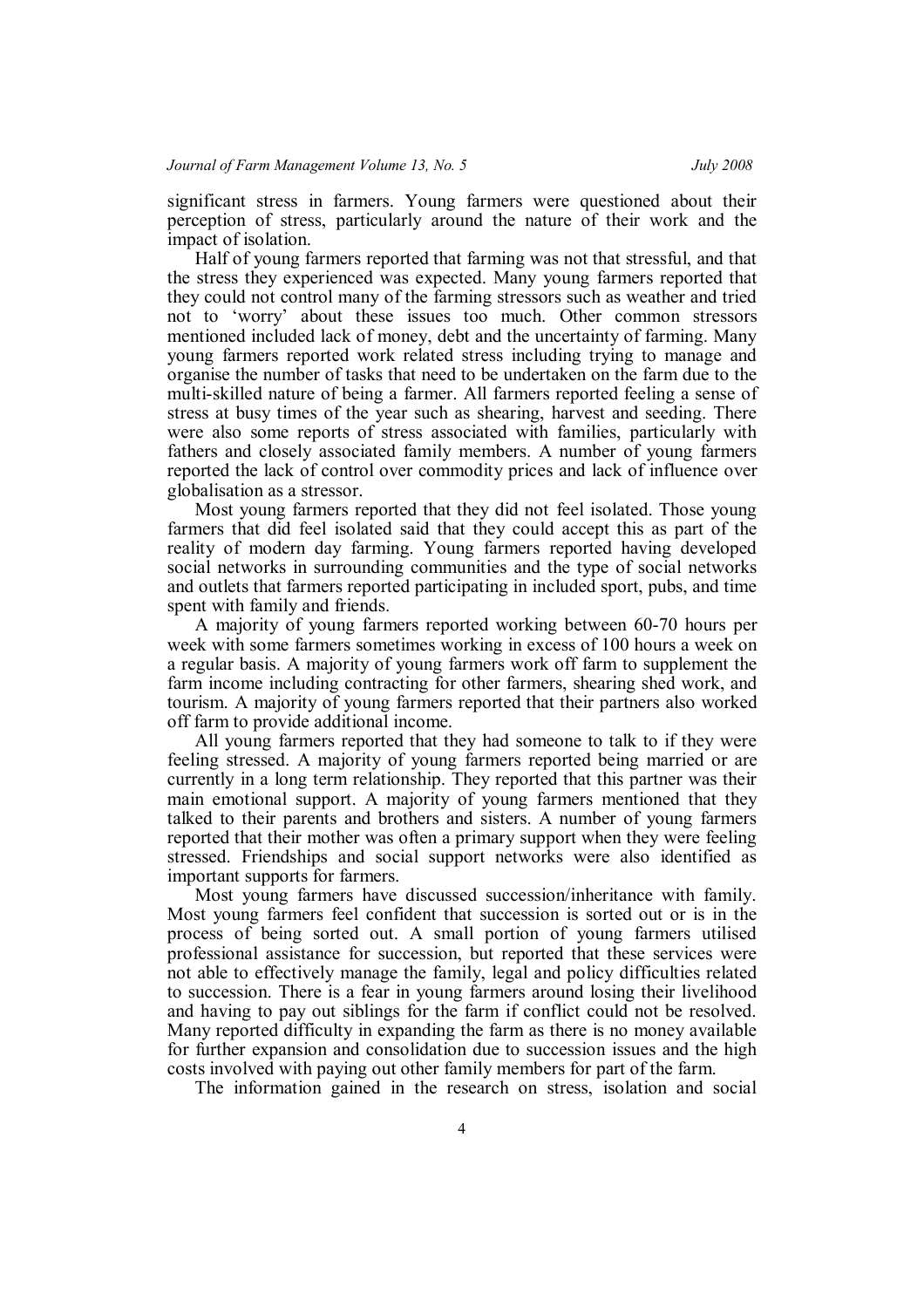supports demonstrates that the most important support for young farmers come from their naturally occurring social relationships including partners, family and friends. Most farmers reported that these supports were preferred over professional support services as they were accessible and meaningful. All farmers found comfort in the environment and in the sense of "place" that the farm was not only somewhere they made a living but somewhere they also enjoyed living and relaxing. The main stressors that were acknowledged by farmers were related to things that they perceived as beyond their control. These stressors included the weather, commodity prices, globalisation and some of the relationships that they had with families. There was also some stress associated with the future uncertainty of their viability and their ability to expand. Despite the significant stressors in farming, all young farmers reported that 'being a farmer' positively outweighed all of these issues.

Young farmers reported that they felt optimistic about the future of farming. There were some concerns raised by young farmers including the need for more consistent commodity prices to improve viability, the effects of climate and climate change, and the pressure to move away from cropping to livestock due to the high input costs involved in cropping. Many young farmers reported some concern around pressure to move away from the 'family' farm to a more business model of farming. Young farmers expressed that they were trying their best to be experts in their many fields, but felt that the demands of markets, commodity prices, globalisation, North American and Europeans Union subsidies, and the inconsistency of these issues made planning and future development of their farms difficult. There were also concerns raised around a loss in farming population due to the rural decline and the subsequent decline in farming culture. This is also a reflection of farms getting larger and the changing emphasis on industries other then farming such as mining, tourism, forestry, wind farms and other farming diversification.

Young farmers reported that the drought resulted in decreased yields affecting their viability and sustainability due to the frequent and ongoing droughts, especially the last 3-5 years. Young farmers in the north of the study area reported higher impacts of drought due to their frequency. However, the decreased yields have been partially offset by recent higher prices for grain and meat sheep. Young farmers are also affected by decreased income which affects their opportunity for consolidation, expansion and debt reduction. There were also reports that drought substantially increases the workload including hand feeding stock and significant increased costs of purchasing hay and grain for feeding stock. Many farmers were concerned about the lack of water due to dams not filling over the last few winters and this would result in extra costs and increased workload to cart water for stock and households. Whilst drought has been a significant challenge for young farmers, they remained positive about farming. Many young farmers were receiving Exceptional circumstances payments, interest rate subsidies or many were in the process of applying for assistance or at least finding out how to apply for this assistance.

All young farmers participating in the research have participated in a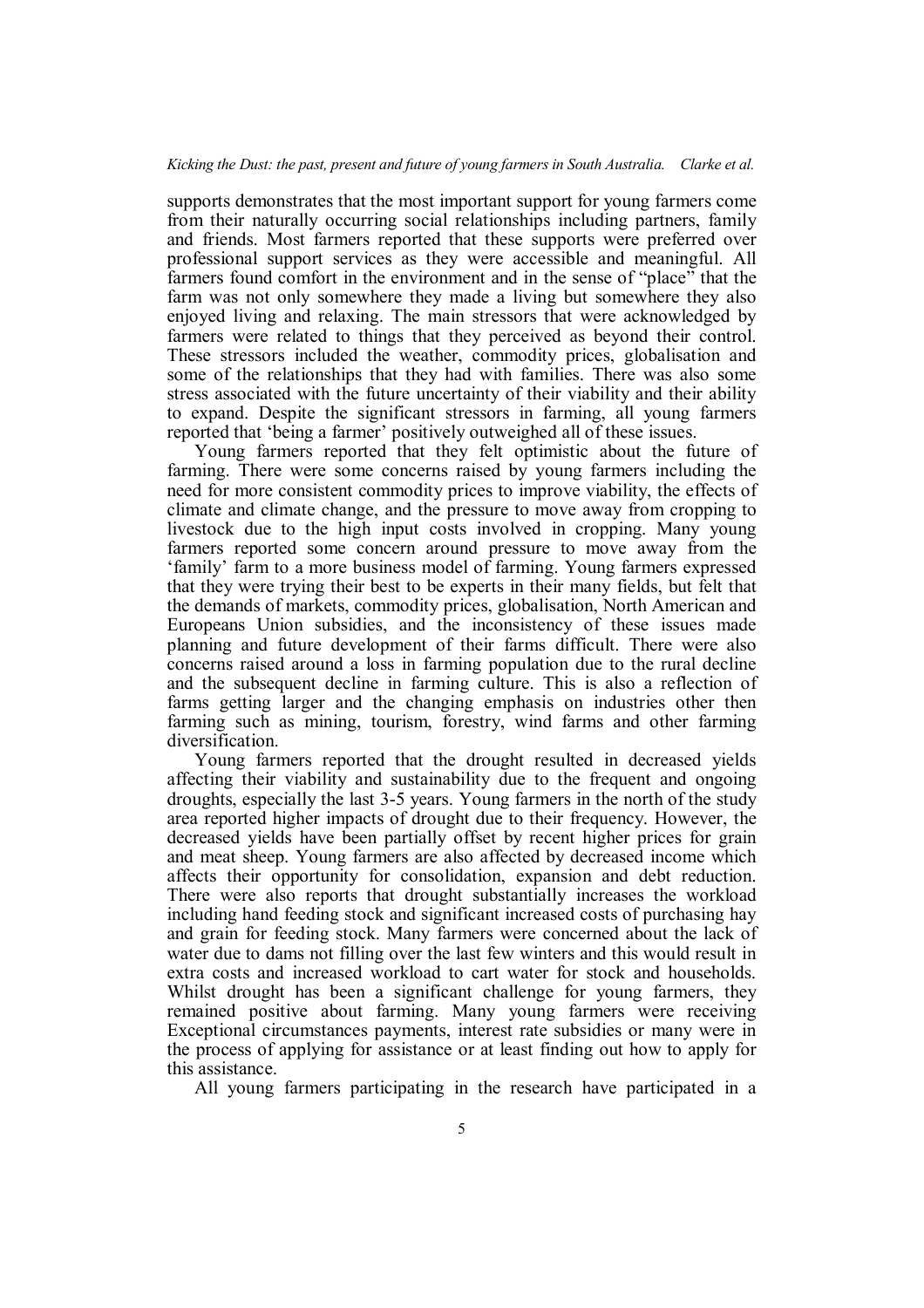number of formal qualifications including certificates in Agriculture or business with a number of education providers including Technical Colleges and Universities. Many young farmers reported the value of lifelong learning, as well as the importance of learning through experience. When questioned about their education needs young farmers reported the need for shorter courses at more convenient times. The particular areas that farmers reported as needs for further education were grain marketing and computing skills. All young farmers had received substantial education not only in agriculture but also in business skills and other technical areas for example managing complex machinery.

All young farmers were aware of environmental issues and were all practicing some form of environmental conservation including tree planting, no tillage, direct drilling, cell grazing, rotational grazing, minimising chemical use, contour banks and planting salt bush to manage salinity. Young farmers realise the importance of environmental practices to promote the sustainability of their property and were positive about their role as caretakers of the environment.

Most young farmers reported that they felt powerless to influence decision makers in agriculture. All young farmers reported being unhappy with current farming organisations representing them and they felt there was a need to represent the collective voice of young farmers. Young farmers were unsure about how to go about representing themselves effectively. Many young farmers felt unsupported by many of the current Government policies relating to their future.

Young farmers were able to describe in detail the complex effects of globalisation on their viability. Some of the issues raised included global marketing and trade inequities and fluctuating global demand for commodities. Some young farmers were involved with marketing their products overseas and felt that this may provide some opportunities in the future. Many young farmers also recognised globalisation as having an impact on fertiliser and fuel prices. Young farmers had a good grasp on the issues surrounding globalisation which is a reflection of the participation they have with many of their commodities traded in the global environment (Kicking the Dust Analysis, 2007).

#### **The Public Policy Maze**

Young farmers reported that public policy was a maze to them. They were unable to clearly identify public policy that affected their farming circumstances. This is a reflection of the complexity of policy making in agriculture, and the lack of opportunity for participation of young farmers in the policy process. The peak Australian and state representative bodies for farmers are the National Farmers Federation and the South Australian Farmers Federation. Young farmers reported that they were aware of these organisations, however, all but one were not members due to the cost of membership to these organisations and dissatisfaction with the lack of engagement, advocacy and representation of farmers interest. A barrier to young farmers engaging their ideas in the policy process is that policy is made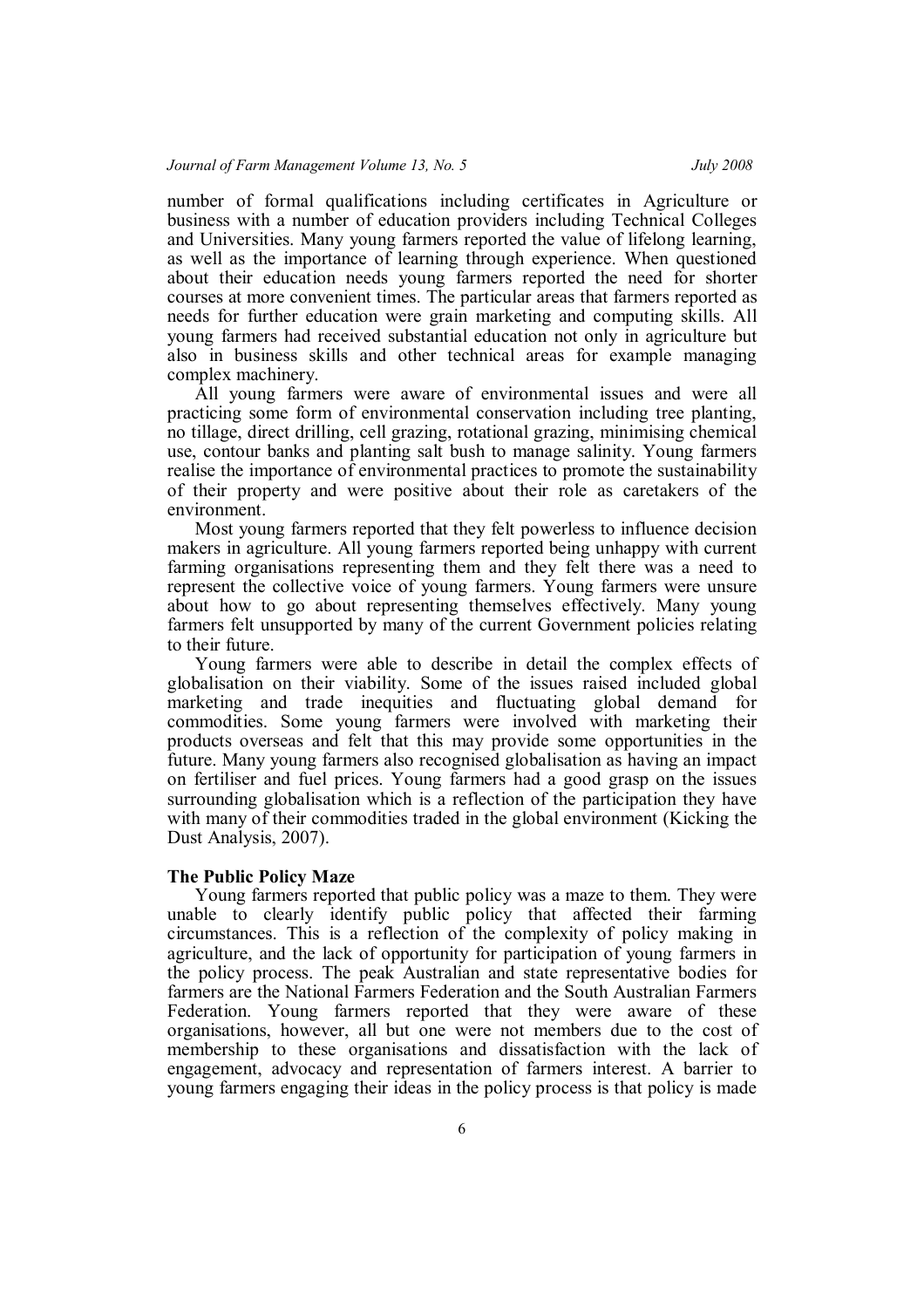within government departments by ministers, public servants and lobby groups that do not consult adequately with young farmers. Most consultation and policy influence in Australian agriculture is dominated by older generation farmers between the ages of 50 and 70 years; the age group for the majority of farmers.

#### **Policy Implications**

For the past 30 years Australian Agricultural policy has been dominated by neo-liberal political rationality. Neo-liberalism aimed to increase the sustainability, stability and competitiveness of the Australian agricultural industry, particularly in a global environment (Halpin & Guilfoyle, 2004:93). The perceived benefits of a neo-liberal approach have been overshadowed by inconsistent global market policies and trade arrangements. This combined with ongoing drought and changing social and industrial rural policies have resulted in very challenging circumstances for young farmers to enter or remain viable in the Australian agricultural industry. On a market or productivity level, neo-liberalism has been successful in Australia by increasing productivity and efficiency of farming. On a social and environmental level, neo-liberalism has been less able to support the values and meaning of farming. Neo-liberalism has also increased environmental concerns because of financial pressures to maximise output to 'survive'; despite young farmers reporting an awareness and commitment to sustaining the environment. Deregulation of agricultural industries has led to farming structural adjustment, which is the policy instrument the Australian Government has used to remove farmers from the industry that they consider to be unviable (Vanclay, 2003: 81).

The policy approach used by the Australian government does make 'economic sense', however it presents many challenges for rural communities and young farmers wanting a viable future in the agricultural industry as it neglects to consider the social, community and individual impacts of a neoliberal approach to policy making. Young farmers participating in the research were optimistic about the future of farming; however they had many concerns about their longer term future. There concerns appear to be consistent with the literature that raises similar concerns associated with neo-liberal agricultural policy (Vanclay, 2003; Halpin & Guilfoyle, 2004; Barr, 2002).

The current vision for Australian agricultural policy is to pursue a business oriented solution to a complex and variable policy environment. The young farmers that remain in farming have demonstrated a commitment to staying in the industry and have used strategies such as off-farm work, partners working off farm, decreased spending, increased borrowing and maximising their output opportunities. Whilst this commitment is evident in young farmers, there is an absence of mutual commitment from government and vested agricultural interests who continue to pursue and invest in an economic agenda. The incompatibility of some neo-liberal policies with the values and opinions of young farmers demonstrates the need for future consultation with this group to identify how to include social, historical and individual considerations in future public policy and state strategic planning processes.